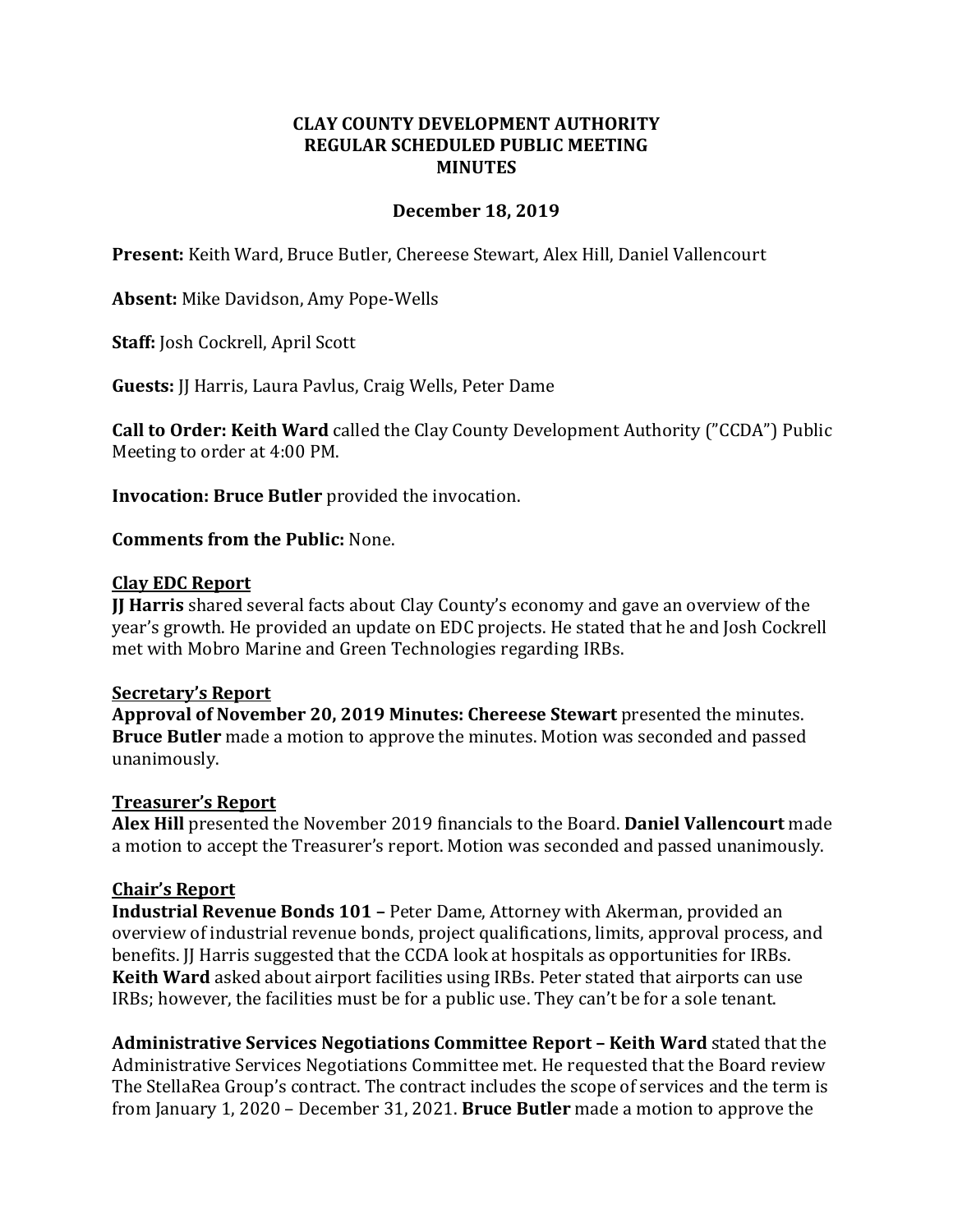contract. Motion was seconded. **Chereese Stewart** asked if benchmarks would be discussed. The Board decided to table discussion regarding benchmarks until a future meeting. Motion passed unanimously.

**Bylaws Committee – Keith Ward** stated that a committee needs to be formed to review and update the agency's bylaws. **Alex Hill, Daniel Vallencourt, and Keith Ward** will serve on the committee. Keith will Chair the committee. The committee will meet at 3pm prior to the February board meeting. The February Board meeting will be rescheduled for February 26, 2020. Staff will provide a copy of the past bylaws and copies of other organization's bylaws such as Clay EDC and NEFBA to use as reference.

## **Executive Director's Report**

**Update on Grants – Josh Cockrell** provided an update on the status of the grants. He stated that the FDSTF buffer grant will be closing soon and a reimbursement request made. The DIG canopy grant is progressing and should be completed by end of January 2020. The DIG road resurfacing grant is on hold until the summer.

**Comprehensive Banking Services Update – Josh Cockrell** stated that he was able to get a higher interest rate from CentreState Bank. It was 0.75% and was increased to 1.40%. The checking will earn 0.5%. Treasury management fees would no be assessed and will be reviewed in 2021.

**IRB Opportunities – Josh Cockrell** stated that he and JJ Harris have visited several companies to discuss IRBs. They met with Green Edge Technologies, a fertilizer manufacturer. They are interested in using as IRB to expand their facilities and purchase additional equipment. II and Josh also met with Mobro Marine to discuss their expansion plans and the option of using IRBs to finance their project. Josh encouraged the Board to think about other companies and organizations throughout Clay County that may benefit from using IRBs.

**Josh Cockrell** informed the Board that the FY 18/19 Audit is underway. He expects the audit to be presented at February's meeting.

**Josh Cockrell** stated that Clay Day will be held in Tallahassee on February 20. There is a reception the evening prior on February 19. He also stated that the Clay Chamber will be hosting The State of the County luncheon on January 7 and the CCDA will have seats available at their table.

# **Attorney's Report**

**April Scott** stated that she believes this year will be a foundational year for CCDA and is excited for the opportunities that are to come.

# **Old Business/New Business/ Board Comments**

**Clay Chamber Membership – Josh Cockrell** stated that he met with Wendell Chindra, President of Clay Chamber, to discuss the CCDA's relationship with the Chamber. He suggested that CCDA reallocate the \$2,500 encumbered for SBDC and contribute it to the